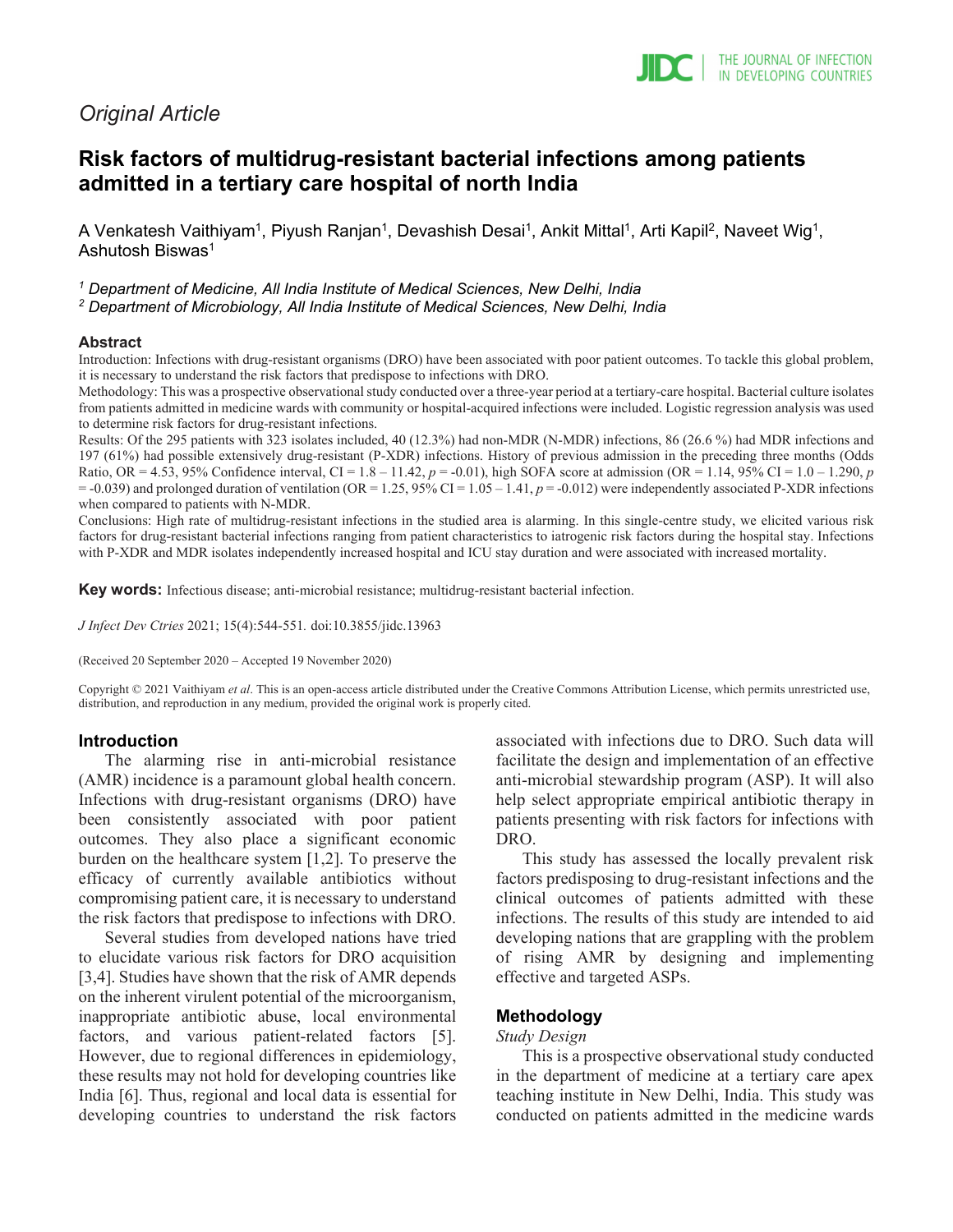and intensive care unit (ICU) for 18 months after obtaining approval from the institute's ethics review board. Informed consent was taken from all participants before enrollment.

All patients admitted with a suspected infectious syndrome (community or hospital-acquired) whose body fluids were sent for microbiological cultures were assessed. Patients with any clinically significant culture growth were enrolled, and samples with at least one clinically significant culture isolate were included in the study. Clinically significant cultures were defined as microbial cultures with significant colony count as per infectious syndromes in question and without polymicrobial, contaminant, or commensal growth. Usually, a single sample was considered in each patient; however, multiple samples from the same patient were only considered from the same patient in the following scenario: 1. The samples were obtained from the same site (e.g., bronchoalveolar lavage) but with different clinical infectious episodes; 2. When samples were obtained from the same patients from two different sites (i.e. two different clinical infectious syndromes).

Cultures that showed fungal or mycobacterial growth were excluded from the study. Baseline patient data were collected from clinical records on the day of culture positivity and used for risk factor analysis. Recruited patients were followed up until discharge or death to evaluate clinical outcomes (Figure 1).

# *Sample collection and anti-microbial susceptibility testing*

Clinically relevant samples included sputum, endotracheal aspirate, bronchoalveolar lavage, blood, urine, and other body fluids. Samples were sent to the microbiology laboratory in sterile containers, except blood, which was inoculated manually in culture bottles at the bedside. Sample processing, direct demonstration

**Figure 1.** Workflow of the study.



of organisms, inoculation on culture media, and identification were made per standard microbiological practices. Anti-microbial susceptibility testing was done using the disc diffusion method (Kirby-Bauer test), and interpretation was made following recent Clinical and Laboratory Standards Institute (CLSI) guidelines [7].

# *Definitions*

Various infectious syndromes were defined as per the CDC National Healthcare Safety Network surveillance guidelines, including ventilator-associated and hospital-acquired pneumonia (VAP, HAP), symptomatic and catheter-associated urinary tract infection (S-UTI, CA-UTI), primary and secondary bloodstream infections (BSI), skin/soft tissue infections (SSTI), etc. [8].

Culture isolates were then categorized based on the degree of drug resistance. A bacterial isolate was considered non-susceptible to an anti-microbial agent if tested resistant or intermediate when using clinical breakpoints as interpretive criteria, as provided by the CLSI guidelines [7]. Multi-drug resistance (MDR) was defined as non-susceptibility to at least one agent in three or more anti-microbial categories. Pan drug resistance (PDR) was defined as non-susceptibility to all agents in all anti-microbial categories. Extensive drug resistance (XDR) was defined as nonsusceptibility to at least one agent in all but two or fewer anti-microbial categories. However, in most microbiological laboratories in resource-limited settings, resistance testing is done only for commonly prescribed antibiotics. Hence, the terminology of "possible-XDR" (P-XDR) was coined. Bacterial isolates were defined as P-XDR when found resistant to most of the routinely tested classes of anti-microbials and susceptible to only one or two available categories of anti-microbials. P-XDR, however, should still be regarded as a marker of extensive resistance. All isolates which did not satisfy the criteria for MDR and P-XDR were classified as non-multidrug resistant (N-MDR) isolates (resistance to at least one agent in one or two different anti-microbial classes since the number of pan- susceptible isolates were few they were clubbed with N-MDR isolates [9].

# *Statistical analysis*

The analysis was performed using STATA Version 12.1. Categorical variables were analyzed using the  $\chi^2$ test or Fisher's exact test and expressed as percentages. Continuous variables were analyzed using Student's ttest or Mann-Whitney U test and have been generally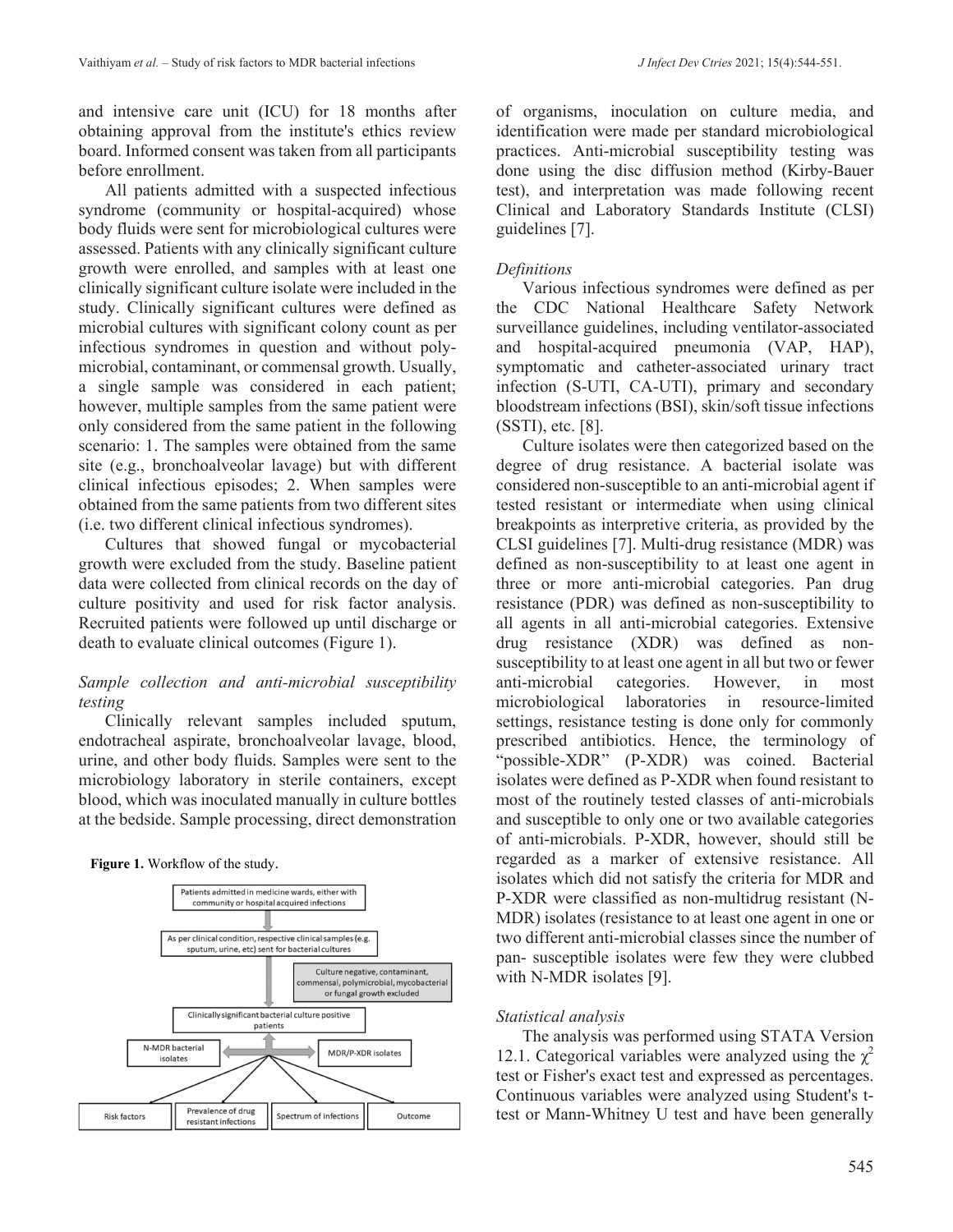presented as means and standard deviation. Multivariate logistic regression analysis using the forward likelihood ratio selection method was done to identify independent risk factors of MDR/P-XDR infections and presented as odds ratios (95% confidence intervals, CI). All *p*-values were two-tailed, and *p* < 0.05 was considered statistically significant.

# **Results**

During the study period, 295 patients with suspected infectious syndromes with 686 positive cultures were identified. After excluding cultures from the same clinical event as well as clinically insignificant cultures, 323 positive cultures from clinical samples belonging to 229 patients were included in the study (Figure 2).

These 323 culture isolates were further classified as per the spectrum of infections they caused and according to resistance pattern as N-MDR (40, 12.3%), MDR (86, 26.7%) P-XDR (197, 61%) (Table 1). The most common infection site with MDR and P-XDR organisms was the respiratory tract and urinary tract, respectively.

**Figure 2.** Flow chart showing inclusion and exclusion of culture isolates.



#### *Patient characteristics*

There was a preponderance of male patients (174, 54%) as compared to female patients (149, 46 %) included in this study. There was no significant difference in gender distribution between N-MDR,

**Table 1.** Classification of culture isolates from various clinical specimens based on the resistance pattern.

| Resistance<br>spectrum | <b>Respiratory</b> | Urinary   | <b>Blood</b> | <b>SSTI</b> | Other body<br>fluids | Total |
|------------------------|--------------------|-----------|--------------|-------------|----------------------|-------|
| NMDR $(\%)$            | 8(20)              | 11 (27.5) | 12 (30)      | 5(12.5)     | 4(10)                | 40    |
| $MDR$ $(\% )$          | 17 (20)            | 39(45)    | 19(22)       | 6(7)        | 5(6)                 | 86    |
| $P-XDR(%)$             | 106 (54)           | 28 (14)   | 42(21)       | 9(5)        | 12(6)                | 197   |
| Total $(\% )$          | 131 (41)           | 78 (24)   | 73 (23)      | 20(6)       | 21(6)                | 323   |

**Table 2.** Baseline laboratory investigations on the day of culture isolation.

| <b>Baseline variable</b> | N-MDR           | <b>MDR</b>           | <b>P-XDR</b>      | p-value |
|--------------------------|-----------------|----------------------|-------------------|---------|
| Age                      | $44.2 \pm 15.8$ | $45.6 \pm 16.65$     | $48.18 \pm 48.18$ | 0.2751  |
| <b>Sex</b>               |                 |                      |                   |         |
| Female                   | 14(9.4)         | 45(30.2)             | 90(60.4)          | 0.188   |
| Male                     | 26(14.9)        | 41(23.6)             | 107(61.5)         |         |
| Hemoglobin               | $9.9 \pm 2.7$   | $8.74 \pm 1.93$      | $8.65 \pm 2.24$   | 0.0027  |
| <b>TLC</b>               | $8.8(5.3-13.7)$ | $11.2(7.56 - 16.28)$ | $13(8.51-18.8)$   | 0.0210  |
| Platelet                 | 156.5(99-223)   | $168(90 - 258)$      | $141(71 - 217)$   | 0.0934  |
| Urea                     | $48(5.5-108)$   | $62(26 - 131)$       | $89(45 - 155)$    | 0.0032  |
| Creatinine               | $1.15(0.9-3)$   | $1.15(0.6 - 3.7)$    | $2.1(0.9-5)$      | 0.0181  |
| <b>Bilirubin</b>         | $0.5(0.3-0.8)$  | $0.5(0.4-1)$         | $0.6(0.4 - 1.2)$  | 0.0490  |
| Total protein            | $5.9 \pm 1$     | $5.99 \pm 1.07$      | $5.67 \pm .85$    | 0.022   |
| Albumin                  | $2.9 \pm 0.8$   | $2.63 \pm 0.58$      | $2.54 \pm 0.614$  | 0.0025  |
| AST                      | $32(20.5-65)$   | $32.5(21-58)$        | 44 $(6-27)$       | 0.0244  |
| ALT                      | $32.5(16-54.5)$ | $20.5(12-43)$        | $24(11 - 52)$     | 0.3870  |
| ALP                      | 242.5 (194-309) | $285(211 - 444)$     | 334(211-624)      | 0.0089  |

Parametric data has been expressed as mean ± standard deviation and non-parametric data as median (inter quartile range). TLC: Total leukocyte count; AST: Aspartate aminotransferase; ALT: Alanine aminotransferase; ALP: Alkaline phosphatase; N-MDR: Non-multidrug resistant; MDR: Multidrug resistant; P-XDR: Possibly extensively drug resistant.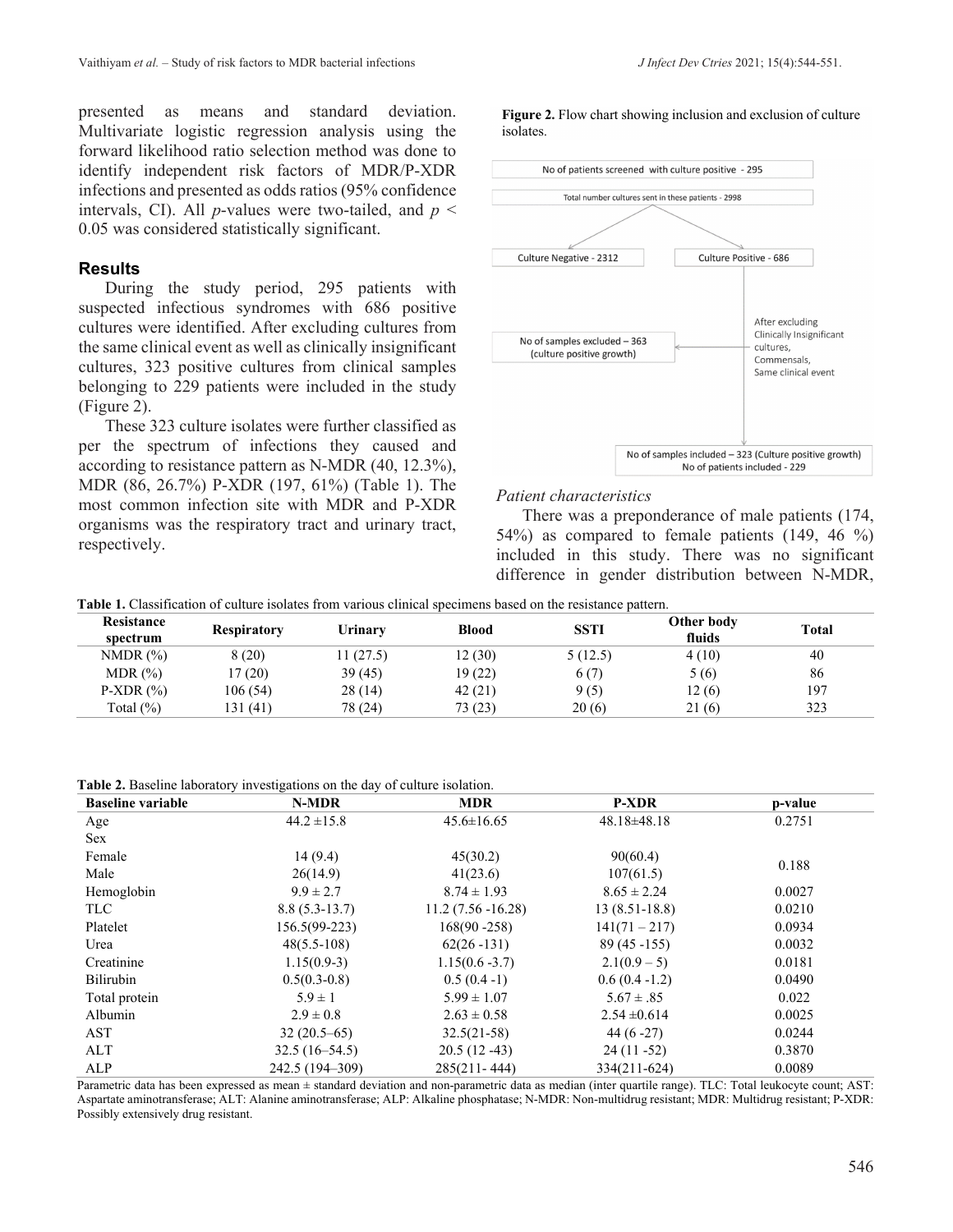MDR, and P-XDR groups. Most patients were found to be middle-aged with a mean age of  $46 \pm 17$  years, whereas patients with P-XDR  $(48.18 \pm 18.18)$ infections were slightly older than other groups, but this was not statistically significant. The baseline laboratory parameters of patients belonging to the three groups corresponding to the day of culture isolation have been shown in Table 2. Patients who had significant anaemia, leukocytosis, renal/hepatic dysfunction, and hypoalbuminemia had a higher risk of getting P-XDR than patients in the MDR and N-MDR groups.

# *Previous hospital stay*

Univariate analysis showed that previous hospital admission within the three months, previous ICU admission, and previous intravenous antibiotic usage were significantly associated with P-XDR and MDR isolates compared with N-MDR isolates, whereas the duration of PHS did not (Table 3). The presence of comorbidities and as well composite co-morbidity index like Charlson's co-morbidity index (CCI) did not significantly correlate with the occurrence of MDR, P-XDR compared to NMDR. Sick patients at admission with high clinical severity scores (APACHE II, SOFA)

|--|

| <b>Risk Factors</b>                          | N-MDR            | <b>MDR</b> | $P - XDR$   | p value  |
|----------------------------------------------|------------------|------------|-------------|----------|
| <b>PHS</b>                                   |                  |            |             |          |
| PHS within three months                      | 10(6.2)          | 39(24.2)   | 112 (69.6)  | 0.001    |
| Duration of PHS                              | $5(3-15)$        | $7(3-14)$  | $10(4-17)$  | 0.3595   |
| Previous ICU stay                            | 2(2.9)           | 16(22.5)   | 53 (74.6)   | 0.006    |
| Previous IV antibiotic use                   | 6(4.9)           | 25(20.3)   | 92 (74.8)   | 0.0001   |
| Referred from other hospitals                | 7(6.8)           | 25(24.3)   | 71 (68.9)   | 0.05     |
| <b>Co-morbidities</b>                        |                  |            |             |          |
| <b>DM</b>                                    | 13(11.7)         | 28 (25.2)  | 70(63.1)    | 0.858    |
| <b>CKD</b>                                   | 7(8.1)           | 24(27.9)   | 55 $(64.0)$ | 0.378    |
| Outside dialysis                             | 2(5.6)           | 10(27.8)   | 24(66.6)    | 0.415    |
| <b>CVA</b>                                   | 5(11.1)          | 7(15.6)    | 33(73.3)    | 0.147    |
| <b>CLD</b>                                   | 3(8.11)          | 12(32.4)   | 22(59.5)    | 0.601    |
| <b>PLHIV</b>                                 | 1(16.7)          | 2(33.3)    | 3(50.0)     | 0.579    |
| Immunosuppressive agent                      | 7(14.9)          | 12(25.5)   | 28 (59.6)   | 0.851    |
| Malignancy                                   | 4(21.0)          | 7(36.8)    | 8(42.1)     | 0.151    |
| CAD                                          | 4(11.8)          | 5(14.7)    | 25(73.5)    | 0.236    |
| <b>OAD</b>                                   | 5(13.5)          | 7(18.9)    | 25(67.6)    | 0.530    |
| $CCI (P25 - P 75)$                           | $2(0-4)$         | $3(1-6)$   | $4(1-5)$    | 0.2624   |
| At admission                                 |                  |            |             |          |
| <b>APACHE II score</b>                       | $11.5(3-21.5)$   | $14(9-21)$ | $20(15-27)$ | 0.0001   |
| <b>SOFA</b> Score                            | $2(0.5 - 6.5)$   | $4(2-8)$   | $6(4-9)$    | 0.0001   |
| Shock at admission                           | 36(13.6)         | 77(29.1)   | 152(57.3)   | 0.018    |
| <b>During hospital stay</b>                  |                  |            |             |          |
| More than 3 Antibiotic use for 48 hours      | 3(3.0)           | 21(21.2)   | 75 (75.8)   | < 0.0001 |
| Antifungal use                               | 3(12.0)          | 5(20.0)    | 17(68.0)    | 0.754    |
| <b>ATT</b>                                   | 2(5.7)           | 11(31.4)   | 22(62.9)    | 0.441    |
| Surgery                                      | 1(4.8)           | 4(19.1)    | 16(76.2)    | 0.402    |
| <b>CPR</b>                                   | 0(0)             | 3(15)      | 17(85)      | 0.059    |
| Re intubation                                | 1(7.1)           | 2(14.3)    | 11(78.6)    | 0.521    |
| AKI                                          | 19(9.1)          | 48(23)     | 142 (67.9)  | 0.002    |
| Dialysis                                     | 8(7.5)           | 22(20.6)   | 77(72)      | 0.014    |
| Duration of hospital stay/invasive catheters |                  |            |             |          |
| Hospital stay (in days)                      | $2(1-4.5)$       | $6(2-13)$  | $8(4-14)$   | 0.0001   |
| ICU stay (in days)                           | $\boldsymbol{0}$ | $0(0-2)$   | $3(0-8)$    | 0.0001   |
| Ventilator stay (in days)                    | $0(0-2)$         | $0(0-6)$   | $5(2-9)$    | 0.0001   |
| Central line in situ (in days)               | $0(0-1)$         | $2(0-7)$   | $6(2-12)$   | 0.0001   |
| Urinary catheter in situ (in days)           | $0.5(0-2)$       | $4(1-12)$  | $8(4-13)$   | 0.0001   |

Categorical variables are shown as frequency and row percentage, continuous variable are shown in median and IQR. N-MDR: Non-multidrug resistant; MDR: Multidrug resistant; P-XDR: Possibly extensively drug resistant; PHS: Previous hospital stay; ICU: Intensive care unit; IV: Intravenous; DM: Diabetes mellitus; CKD: Chronic kidney disease; CAD: Coronary artery disease; CLD: Chronic liver disease; PLHIV: Person living with HIV; OAD: Obstructive airway disease; CCI: Charleston comorbidity index; APACHE: Acute physiology and chronic health evaluation; SOFA: Sequential organ failure assessment; ICU: Intensive care unit; ATT: Anti-tubercular therapy; CPR: Cardiopulmonary resuscitation; AKI: Acute kidney injury.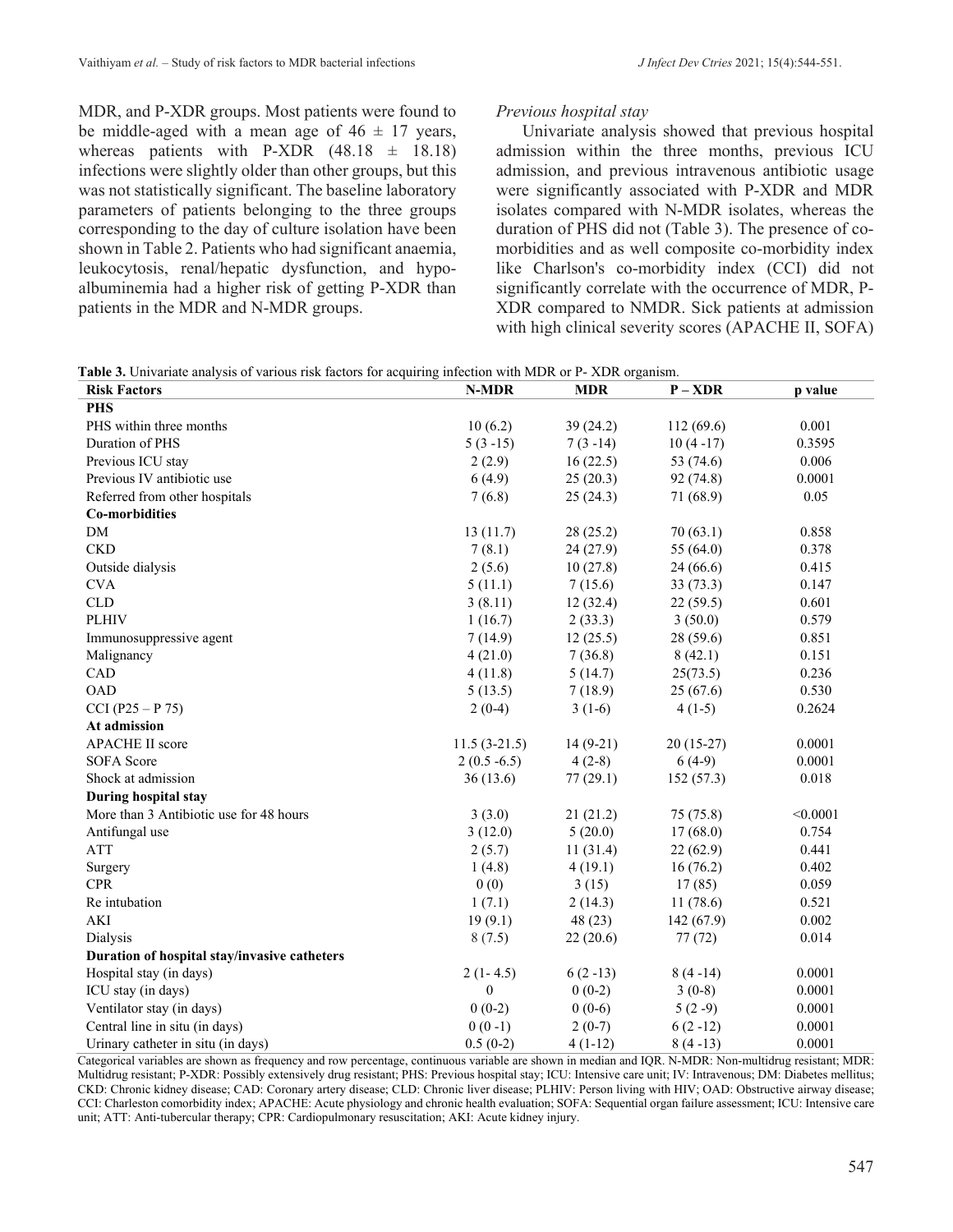and presence of shock at admission were more likely to have drug-resistant infections (Table 3).

## *Current hospital stay*

Patients with acute kidney injury, undergoing renal replacement therapy, prolonged hospital stay/ICU stay, prolonged mechanical ventilation and prolonged duration of in-situ central venous catheters and urinary catheters had a significantly increased risk of infection with an MDR or P-XDR isolate  $(p < 0.05$ , Table 3).

# *Multivariate analysis of risk factors*

The multi-nominal regression analysis showed that those who had P-XDR infections were more likely to have a previous admission in another hospital in the preceding three months (Odds ratio,  $OR = 4.53$ , 95% CI  $= 1.8 - 11.42$ ,  $p = -0.01$ ) and prolonged ventilator days duration (OR = 1.25, 95% CI =  $1.05 - 1.41$ ,  $p = 0.012$ ) (Table 4).

## *Outcome analysis*

Patients with P-XDR isolates require prolonged mechanical ventilation and ICU stay compared to patients with N-MDR and MDR isolates, as shown in Table 5. Also, patients with P-XDR isolates were more likely to die early, when compared with N-MDR and MDR patients. Logistic regression analysis with adjustment for significant confounders showed that duration of ICU stay and hospital stay was increased by 1.15 times (95% CI = -3.34 – 5.65,  $p > 0.05$ ) and 8.09 times (95% CI =  $0.1 - 16.07$ ,  $p < 0.05$ ) respectively in patients with MDR isolates as compared to those with N-MDR isolates, as shown in Table 6. Among patients with P-XDR infections, the total duration of ICU stay and hospital stay was increased by 6.87 times (95% CI  $= -2.79 - 10.9$ ,  $p = 0.01$ ) and 8.4 times (95% CI = 1.17  $-15.64$ ,  $p = 0.023$ ), respectively in patients with P-XDR isolates as compared to those with N-MDR isolates. Coefficient regression analysis showed mortality is 1.31 ( $p < 0.05$ ) times higher with MDR and

| Table 4. Multi nominal regression analysis of various risk factors for acquisition of infection with MDR or P-XDR organisms. |  |
|------------------------------------------------------------------------------------------------------------------------------|--|
|------------------------------------------------------------------------------------------------------------------------------|--|

| <b>Risk factors</b>                                              | <b>MDR</b>         |         | <b>P-XDR</b>       |         |
|------------------------------------------------------------------|--------------------|---------|--------------------|---------|
|                                                                  | <b>OR (95% CI)</b> | p value | <b>OR (95% CI)</b> | p value |
| PHS in past 3 months                                             | 2.07(0.7, 5.4)     | 0.141   | 4.53(1.8, 11.42)   | 0.001   |
| SOFA score                                                       | 0.97(0.85, 1.10)   | 0.664   | 1.14(1.0, 1.290)   | 0.039   |
| Anemia                                                           | 6.18(2.19, 17.43)  | 0.001   | 2.41(0.96, 6.06)   | 0.06    |
| More than 3 antibiotics for 48 hours in current<br>hospital stay | 1.81(0.45,7.26)    | 0.398   | 3.3(0.87, 12.77)   | 0.078   |
| Ventilator stay (in days)                                        | 1.21(1.01, 1.45)   | 0.032   | 1.25(1.05, 1.41)   | 0.012   |

N-MDR: Non-multidrug resistant; MDR: Multidrug resistant; P-XDR: Possibly extensively drug resistant; RRR: Relative risk ratio; CI: Confidence interval; PHS: Previous hospital stay; SOFA: Sequential organ failure assessment.

**Table 5.** Comparison of outcome parameters among patients with NMDR, MDR, P-XDR isolates.

| <b>Outcome parameters</b>        | N-MDR         | <b>MDR</b> | <b>P-XDR</b>   | <b>Overall P-value</b> |
|----------------------------------|---------------|------------|----------------|------------------------|
| Duration of hospital stay (days) | $10(6-15.5)$  | $17(9-23)$ | $9(2-17)$      | 0.0001                 |
| Duration of ICU stay (days)      | 0(0)          | $0(0-8)$   | $8(0-20)$      | 0.0001                 |
| Ventilator stay (days)           | $0(0-4)$      | $4(0-13)$  | $8(0-19)$      | 0.0001                 |
| Discharge                        | 25(62.5)      | 48 (55.8)  | 55 (27.9)      |                        |
| Death<br>$\sim$ $\sim$ $\sim$    | 15(37.5)<br>. | 38 (42.4)  | 142(72.1)<br>. | 0.001<br>.             |

Parametric data has been summarized as mean ± standard deviation and non-parametric data as median (interquartile range). N-MDR: Non-multidrug resistant; MDR: Multidrug resistant; P-XDR: Possibly extensively drug resistant.

| <b>Table 6.</b> Multi nominal regression analysis of outcome parameters in patients with MDR, P-XDR compared with NMDR infections. |  |  |  |  |
|------------------------------------------------------------------------------------------------------------------------------------|--|--|--|--|
|------------------------------------------------------------------------------------------------------------------------------------|--|--|--|--|

|                                     | MDR                  |                 | <b>P-XDR</b>      |                 |
|-------------------------------------|----------------------|-----------------|-------------------|-----------------|
| <b>Risk factors</b>                 | <b>OR (95 % CI)</b>  | <i>p</i> -value | OR (95 % CI)      | <i>p</i> -value |
| Duration of ICU Stay (in days)      | $1.15(-3.34 - 5.65)$ | 0.614           | $6.87(2.79-10.9)$ | 0.001           |
| Duration of hospital stay (in days) | $8.09(0.1 - 16.07)$  | 0.047           | $8.4(1.17-15.64)$ | 0.023           |
| Death                               | $1.31(0.6 - 2.84)$   | 0.480           | $4.3(2.11-8.7)$   | 0.0001          |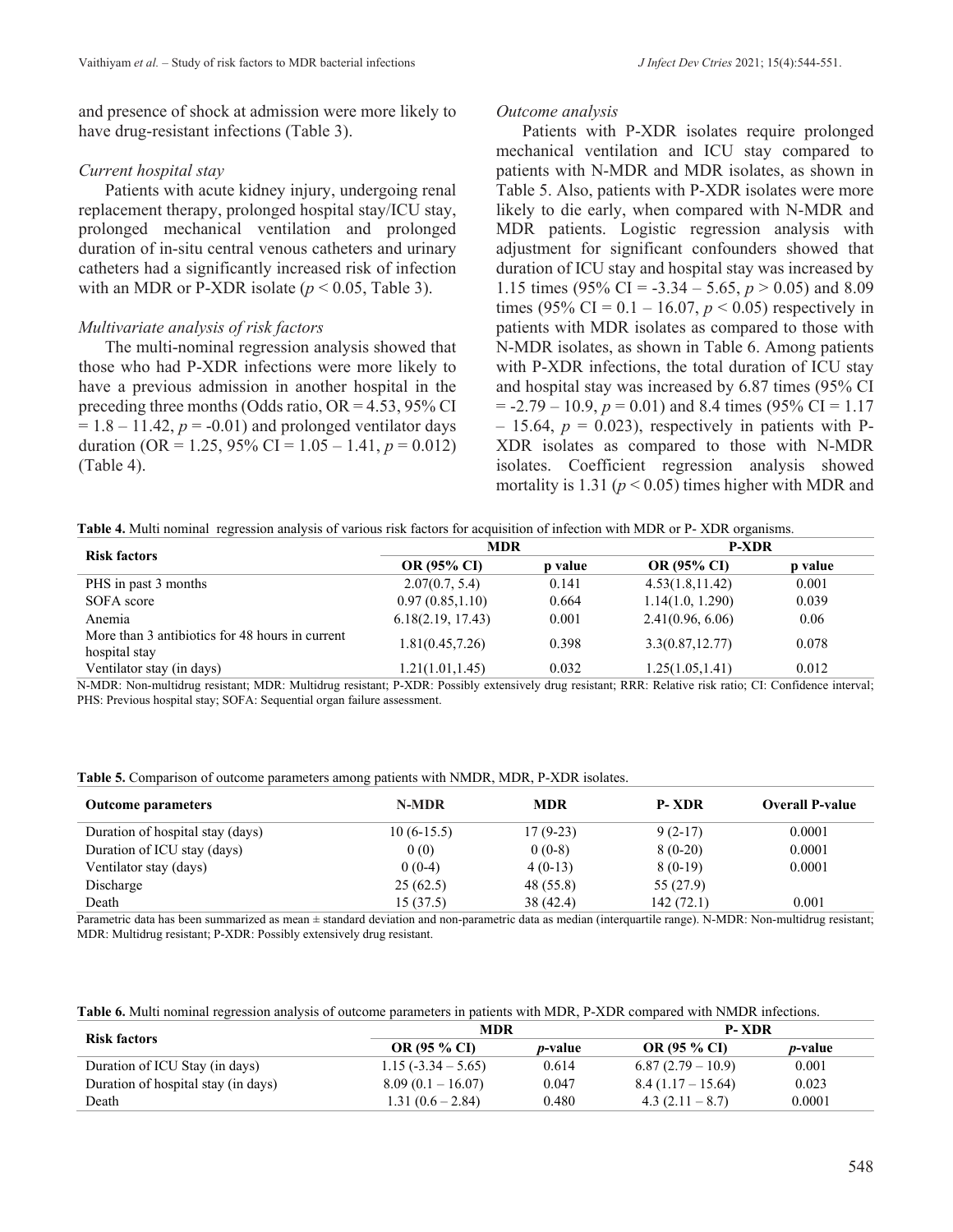4.3 (*p* < 0.05) times higher with P-XDR isolates compared with patients with NMDR isolates.

# **Discussion**

This large, prospective observational study of hospitalized patients with culture-proven infections was designed to identify risk factors for drug resistance in a developing country where such data has been historically sparse. In this present study, drug-resistant bacterial infections were classified as N-MDR, MDR, P-XDR, of which N-MDR culture isolates constituted only 12% of all culture isolates. Such a small proportion of isolates that were drug-sensitive/ resistant to less than two anti-microbial isolates are reflective of the current burden of AMR being faced in tertiary care hospitals [10,11].

Previous publications have implicated male gender and advanced age as risk factors for drug-resistant bacterial infections [12,13]. Although there is a similar trend, this association was not significant in our study. Similarly, various comorbidities are risk factors in other studies. Co-morbidities prolong the duration of hospital stay, thus increasing the period of exposure to drugresistant flora. They also impair patients' defences and render them more susceptible to infections [3]. However, neither individual's co-morbid illness nor the Charlson Comorbidity Index was found to increase risk in this study [14]. This could be because the severity of acute illness and adequate treatment of comorbid conditions during the hospital stay may have nullified any association with the risk of drug-resistant infections.

Various guidelines recommend considering the history of previous hospital stay (PH) and prior antibiotic exposure when selecting appropriate empirical anti-microbial therapy [4,15]. Commensal floras in hospitals face constant selection pressure due to the use of broad-spectrum antibiotics. These selected drug-resistant organisms colonize and ultimately cause infections in susceptible hosts with impaired defences [16–18]. Thus, patients referred from other hospitals or have had recent hospital or ICU stay are more likely to harbour drug-resistant organisms requiring higher antibiotics at the outset. A similar association was apparent in this current study between PHS history for more than 48 hours within the preceding three months, the previous ICU stays, and previous intravenous antibiotic use with an increased risk of acquiring infections with MDR and P-XDR organisms. Among these, the history of PHS within the preceding three months was an independent risk factor for acquiring P-  $XDR$  infections compared to N-MDR infections ( $OR =$ 4.5,  $95\%$  CI = 1.8 – 11.42,  $p = -0.001$ ).

Patients who are critically ill are highly susceptible to infections because of exposure to invasive procedures that compromise the anatomical barriers/defences, impairment of protective mechanisms such as airway protective reflex or gastric acid by sedative drugs or stress-ulcer prophylaxis and the frequent impairment of the immune response induced by trauma, surgery, and sepsis [19]. Further, these procedures and invasive lines disrupt the local protective immunity and allow pathogens to form biofilms into which antibiotic penetration is poor, leading to organisms' exposure to sub-therapeutic concentrations of antibiotics and selection of drugresistant strains [20].

Our study found that patients who were sicker at admission were more likely to get infections with DRO, including those with shock, acute kidney injury, and higher clinical severity scores (APACHE II and SOFA). This is consistent with other published studies and supports higher antibiotics in sicker patients [21,22]. The risk of drug-resistant infections was found to increase in our study with invasive procedures during hospital stays like mechanical ventilation, urinary catheterization, and central venous catheter insertion. This association has been observed in previously published studies [23, 24]. This association reiterates the need to prevent VAP, CLABSI, and CAUTI by applying appropriate care bundles. Our study showed that only mechanical ventilation was independently associated with both MDR ( $RR = 1.21$ , 95% CI = 1.01  $-1.45$ ,  $p = -0.032$ ) and P-XDR (OR = 1.25, 95% CI =  $1.05 - 1.41$ ,  $p = -0.012$ ) infections compared to N-MDR infections.

Infections with DRO are associated with increased mortality and morbidity in hospitalized patients in other studies [25]. We showed that mortality was significantly higher among patients with P-XDR infections (72%) as compared to MDR (42.4%) and N-MDR infections (37.5%). This may explain the shorter hospital stay duration (9 days in PXDR vs 10 days in NMDR) and the longer duration of ICU stay seen in patients with P-XDR infections. Logistic regression analysis showed that P-XDR infections increased mortality by 4.3 times (OR = 4.3, 95 % CI =  $2.11 - 8.7$ ,  $p = -0.0001$ ) compared to N-MDR infections. However, the individual impact of isolation of a drug-resistant organism on mortality is difficult to accurately determine as patients with P-XDR isolates were critically ill, and their poor outcome may be attributable to other coexistent factors.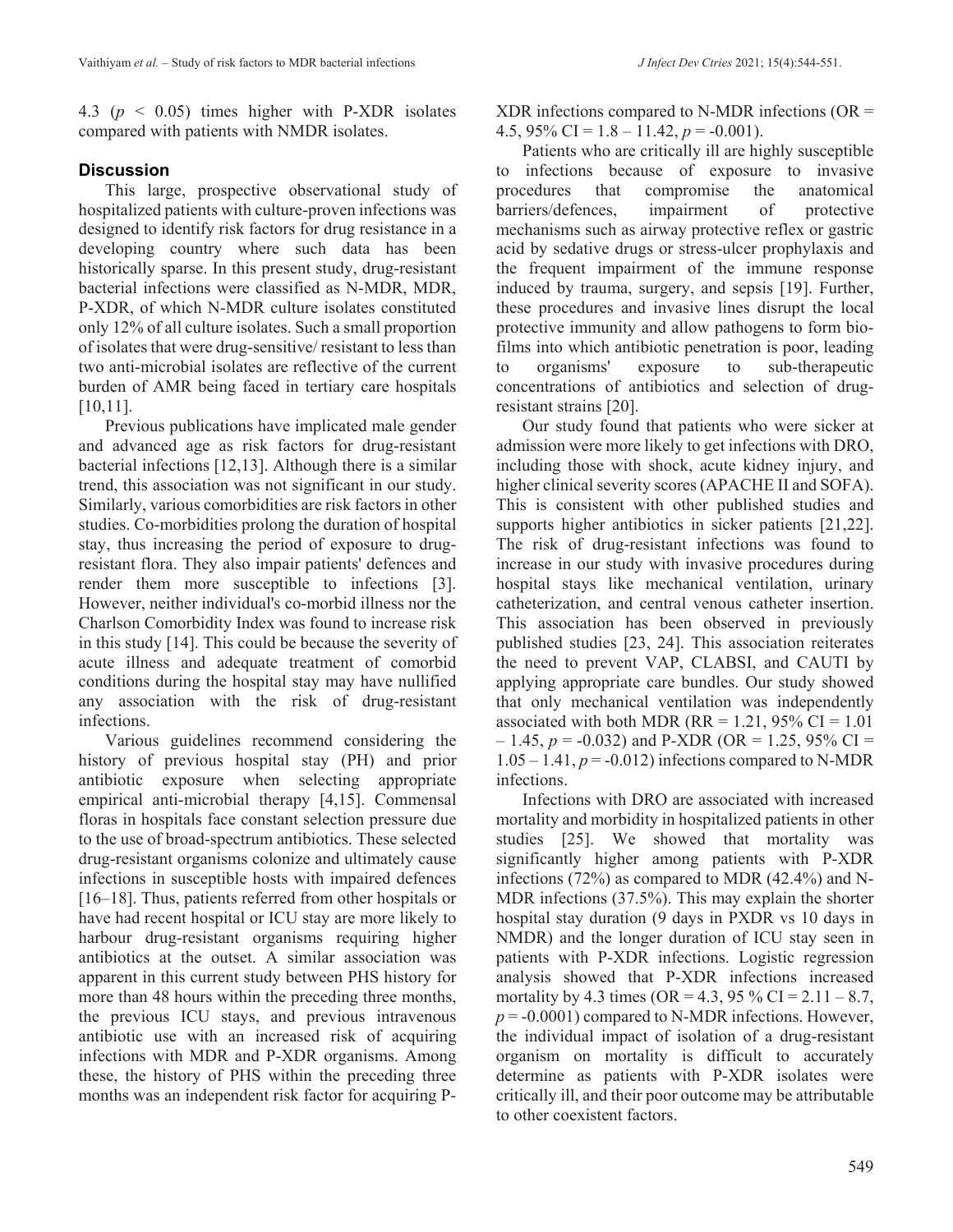Our study has several significant limitations. Firstly, the risk factors selected for the study may not account for other unknown variables that may influence the risk of a drug-resistant infection. Secondly, antibiotic sensitivity testing in our laboratory was done by the disc diffusion method, whereas the broth dilution method is recommended. Thirdly, our study did not consider the choice and dose of antibiotics when considering the role of previous antibiotic exposure in the acquisition of drug-resistant infections. Finally, as per institutional policy, only antibiotics that are used in routine clinical practice were tested for sensitivity in culture isolates. Therefore, sensitivity testing for antibiotics from every class could not be done, thus preventing culture isolates from being classified as XDR or PDR. However, P-XDR was intended to describe culture isolates with drug resistance beyond what is considered MDR and should be considered a marker of extensive resistance.

# **Conclusions**

This study has shown AMR's threat in patients with infectious syndromes in a developing country and its impact on patient outcomes. We identified the risk factors that could independently predict the acquisition of P-XDR infections that may help in early stratification/identification of patients and subsequent early initiation of antibiotics. The conclusions drawn from this robust dataset may provide the basis for future interventions to reduce AMR's burden by effective ASP.

#### **References**

- 1. Serra-Burriel M, Keys M, Campillo-Artero C, Agodi A, Barchitta M, Gikas A, Palos C, López-Casasnovas G (2020) Impact of multi-drug resistant bacteria on economic and clinical outcomes of healthcare-associated infections in adults: systematic review and meta-analysis. PLoS ONE 15: e0227139.
- 2. Jia H, Li L, Li W, Hou T, Ma H, Yang Y, Wu A, Liu Y, Wen J, Yang H, Luo X, Xing Y, Zhang W, Wu Y, Ding L, Liu W, Lin L, Li Y, Chen M (2019) Impact of healthcare-associated infections on length of stay: a study in 68 hospitals in China. BioMed Res Int 2019: 1–7.
- 3. Seligman R, Ramos-Lima LF, Oliveira V do A, Sanvicente C, Sartori J, Pacheco EF (2013) Risk factors for infection with multidrug-resistant bacteria in non-ventilated patients with hospital-acquired pneumonia. J Bras Pneumol 39: 339–348.
- 4. Gomila A, Shaw E, Carratalà J, Leibovici L, Tebé C, Wiegand I, Vallejo-Torres L, Vigo JM, Morris S, Stoddart M, Grier S, Vank C, Cuperus N, Van den Heuvel L, Eliakim-Raz N, Vuong C, MacGowan A, Addy I, Pujol M, COMBACTE-MAGNET WP5- RESCUING Study (2018) Predictive factors for multidrug-resistant gram-negative bacteria among hospitalised

patients with complicated urinary tract infections. Antimicrob Resist Infect Control 7: 111.

- 5. Zaman SB, Hussain MA, Nye R, Mehta V, Mamun KT, Hossain N (2017) A review on antibiotic resistance: alarm bells are ringing. Cureus 9: e1403.
- 6. Shindo Y, Hasegawa Y (2017) Regional differences in antibiotic-resistant pathogens in patients with pneumonia: implications for clinicians: Antibiotic resistance in pneumonia. Respirology 22: 1536–1546.
- 7. Clinical and Laboratory standard institute (CLSI) (2017) Performance standards for antimicrobial susceptibility testing, 27th edition. CLSI document M100-S27 (ISBN 1-56238-804- 5).
- 8. Centers for Disease Control and Prevention (CDC) (2018) Healthcare–associated anfection (HAI) and present on admission infection (POA) worksheet generator. Available: https://www.cdc.gov/nhsn/poa/index.html. Accessed 30 March 2021.
- 9. Magiorakos A-P, Srinivasan A, Carey RB, Carmeli Y, Falagas ME, Giske CG, Harbarth S, Hindler JF, Kahlmeter G, Olsson-Liljequist B, Paterson DL, Rice LB, Stelling J, Struelens MJ, Vatopoulos A, Weber JT, Monnet DL (2012) Multidrugresistant, extensively drug-resistant and pandrug-resistant bacteria: an international expert proposal for interim standard definitions for acquired resistance. Clin Microbiol Infect 18: 268–281.
- 10. Paul OO, Abdulateef S (2019) Bacterial resistance to commonly prescribed antibiotics in a tertiary care hospital: a retrospective review of evidence. JAMB 17: 1–12.
- 11. Patel I, Hussain R, Khan A, Ahmad A, Khan MU, Hassalai MAA (2017) Antimicrobial resistance in India. J Pharm Policy Pract 10 :27.
- 12. Wang M, Wei H, Zhao Y, Shang L, Di L, Lyu C, Liu J (2019) Analysis of multidrug-resistant bacteria in 3223 patients with hospital-acquired infections (HAI) from a tertiary general hospital in China. Bosn J Basic Med Sci 19: 86–93.
- 13. Tenney J, Hudson N, Alnifaidy H, Li JTC, Fung KH (2018) Risk factors for aquiring multidrug-resistant organisms in urinary tract infections: A systematic literature review. Saudi Pharm J 26: 678–684.
- 14. Setter NW, Peres ML, de Almeida BMM, Petterle RR, Raboni SM (2020) Charlson co-morbidity index scores and in-hospital prognosis of patients with severe acute respiratory infections. Intern Med J 50: 691–697.
- 15. Kalil AC, Metersky ML, Klompas M, Muscedere J, Sweeney DA, Palmer LB, Napolitano LM, O'Grady NP, Bartlett JG, Carratalà J, El Solh AA, Ewig S, Fey PD, File TM, Restrepo MI, Roberts JA, Waterer GW, Cruse P, Knight SL, Brozek JL (2016) Management of adults with hospital-acquired and ventilator-associated pneumonia: 2016 clinical practice guidelines by the Infectious Diseases Society of America and the American Thoracic Society. Clin Infect Dis 63: e61–e111.
- 16. Vincent J-L, Rello J, Marshall J, Silva E, Anzueto A, Martin CD, Moreno R, Lipman J, Gomersall C, Sakr Y, Reinhart K, EPIC II Group of Investigators (2009) International study of the prevalence and outcomes of infection in intensive care units. JAMA 302: 2323–2329.
- 17. Raman G, Avendano EE, Chan J, Merchant S, Puzniak L (2018) Risk factors for hospitalized patients with resistant or multidrug-resistant *Pseudomonas aeruginosa* infections: a systematic review and meta-analysis. Antimicrob Resist Infect Control 7: 79.